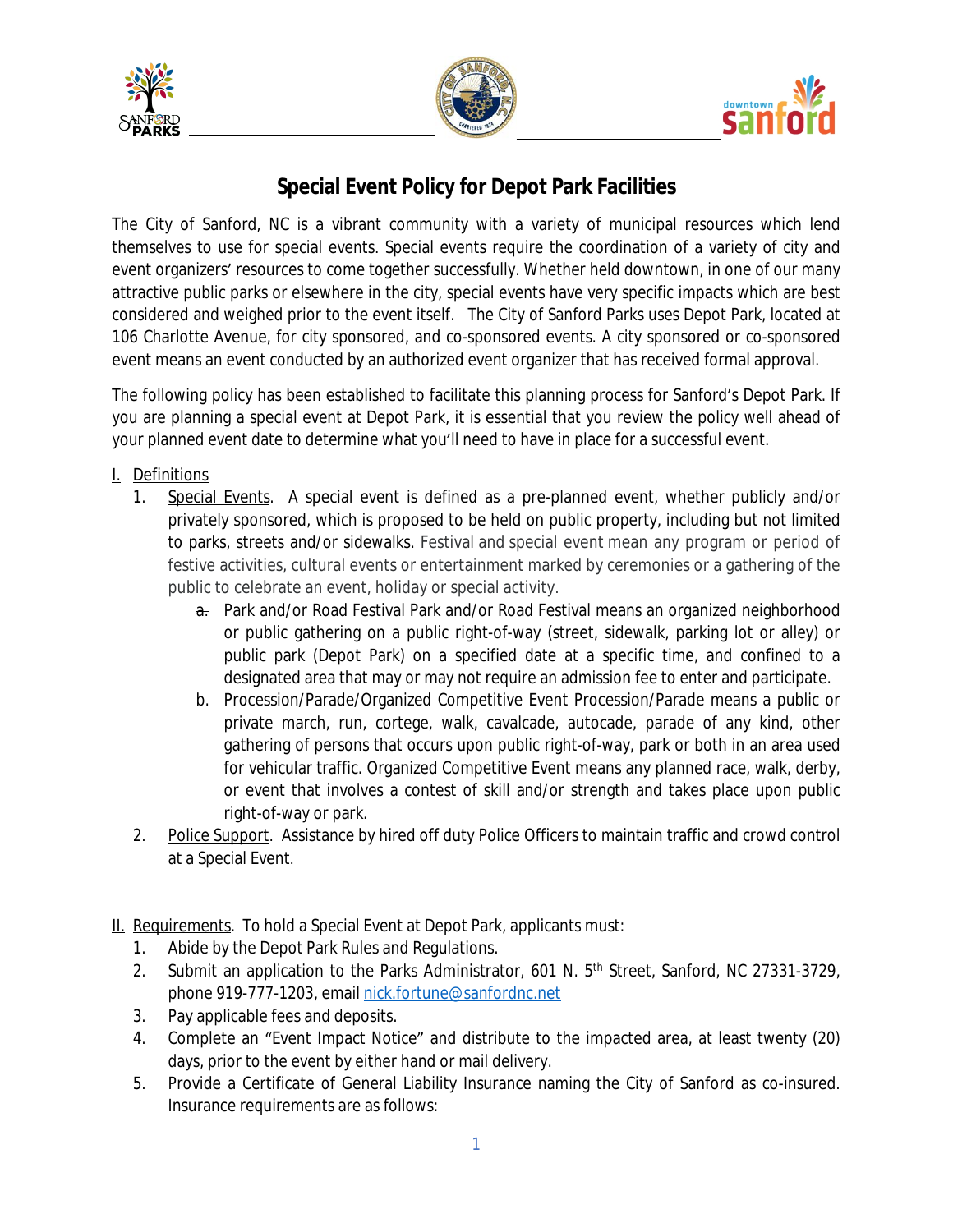





- a. Commercial General Commercial General Liability: Per occurrence \$1,000,000
- b. Personal & Advertising Injury \$1,000,000
- c. Products/Completed Ops. \$1,000,000
- d. General Aggregate \$1,000,000
- e. In addition to these minimum requirements certain events may require additional coverage, based upon the type of event. Examples of additional coverage could include Automobile Liability, Workers Compensation, and Liquor Liability. Additional requirements will be conveyed to the event organizers.
- 6. Obtain Police Support. All events held at Depot Park will be required to hire off-duty City of Sanford Police officers. The number of officers required and the rate of pay will be determined by the City of Sanford Police Department. Applicants must contact the City of Sanford Police Department at 919-777-1051. The applicant will need to include the information obtained from the Police Department in their application.
- 7. Provide portable toilets. Applicant shall provide portable toilets as the availability of public restrooms in downtown Sanford are limited. The number of portable toilets required is based upon the number of attendees for the event, based on a four (4) hour long event. The number of required portable toilets may be modified for events of a longer or shorter duration.

| <b>Attendance Range</b> | <b>Portable Toilet Required</b><br>for ABC Event | <b>Portable Toilet Required</b><br>for Non ABC Event |
|-------------------------|--------------------------------------------------|------------------------------------------------------|
| $0 - 500$               |                                                  |                                                      |
| 500-1000                |                                                  |                                                      |
| 1000-2000               |                                                  |                                                      |
| 2000-5000               |                                                  |                                                      |

- 8. Obtain approval for alcohol consumption/sales. Applicant must submit with the application the appropriate prior approval/permit from ABC Commission.
- 9. Comply with the noise ordinance. All events in Depot Park must comply with the City noise ordinance and events in violation are subject to being shut down by the City of Sanford Police Department. Sec. 16-102 of the City of Sanford Code of Ordinances states that loud or disturbing noise is prohibited.

[https://library.municode.com/nc/sanford/codes/code\\_of\\_ordinances?nodeId=PTIIICOOR\\_CH16E](https://library.municode.com/nc/sanford/codes/code_of_ordinances?nodeId=PTIIICOOR_CH16EN_ARTIVNO) N\_ARTIVNO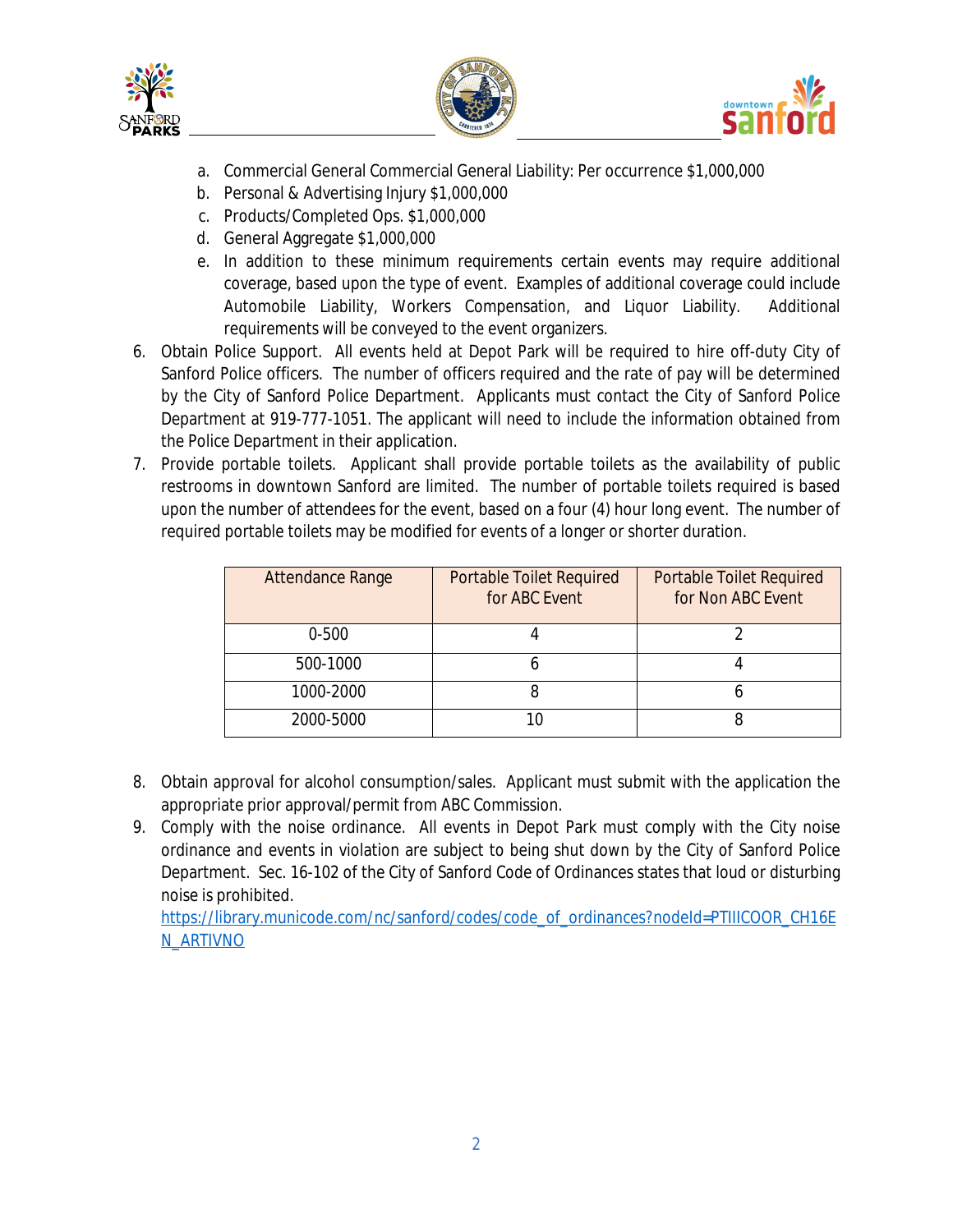





10. Provide for trash removal/clean up. All trash must be removed from the premises or deposited in approved trash receptacles. No littering will be allowed and applicant shall dispose of trash appropriately. All events will be charged accordingly for trash and cleanup services.

| Attendance Range | <b>Trash Removal Fee</b> | <b>Cleanup Fee</b>      |
|------------------|--------------------------|-------------------------|
| $0 - 500$        | \$100                    | \$50 per hour of Event  |
| 500-1000         | \$100                    | \$100 per hour of Event |
| 1000-2000        | \$100                    | \$150 per hour of Event |
| 2000-5000        | \$100                    | \$200 per hour of Event |

- 11. Obtain a Special Event Permit. All applicants shall submit an approved Special Event Permit from the Sanford Police Department. This applies to all parades, picketing, demonstrations, and gathering of the public to celebrate an event, holiday, or special activity.
- 12. Contract for stage electrical service. Applicant shall submit a contract with an approved service provider in order to use the stage/power.
- 13. Submit written approval for handicap parking. Handicap parking will be located at the Railroad House and must be pre-approved in writing through the Railroad House Historical Society. Applicant shall submit written approval with the application.
- 14. Road Closure and Railroad House Historical Society Approval: The Park Road will be closed for any event rental at Depot Park. There will be no through traffic allowed at the park during an event.
- III. Fees, Deposits, and Special Conditions. The following fees and deposits are required.

## APPLICATION FEES ARE NON-REFUNDABLE.

Applying for an event does not guarantee that your event will be approved.

| Event Type           | <b>Application Deadline</b>       | <b>Application Fee</b> |
|----------------------|-----------------------------------|------------------------|
| Park/Road Festival   | 120 days before event             | \$500.00               |
| Parade               | 120 days before event             | \$500.00               |
| <b>General Event</b> | 120 days before event<br>\$500.00 |                        |
| Race                 | 120 days before event             | \$500.00               |

## RENTAL/USAGE FEE IS DUE WITHIN 10 DAYS AFTER APPROVAL OF EVENT

| Park/Facility/Venue Location | Lee       |
|------------------------------|-----------|
| Park<br>)ennt                | \$1500.00 |

See Section 10 above for fees for trash removal/clean up.